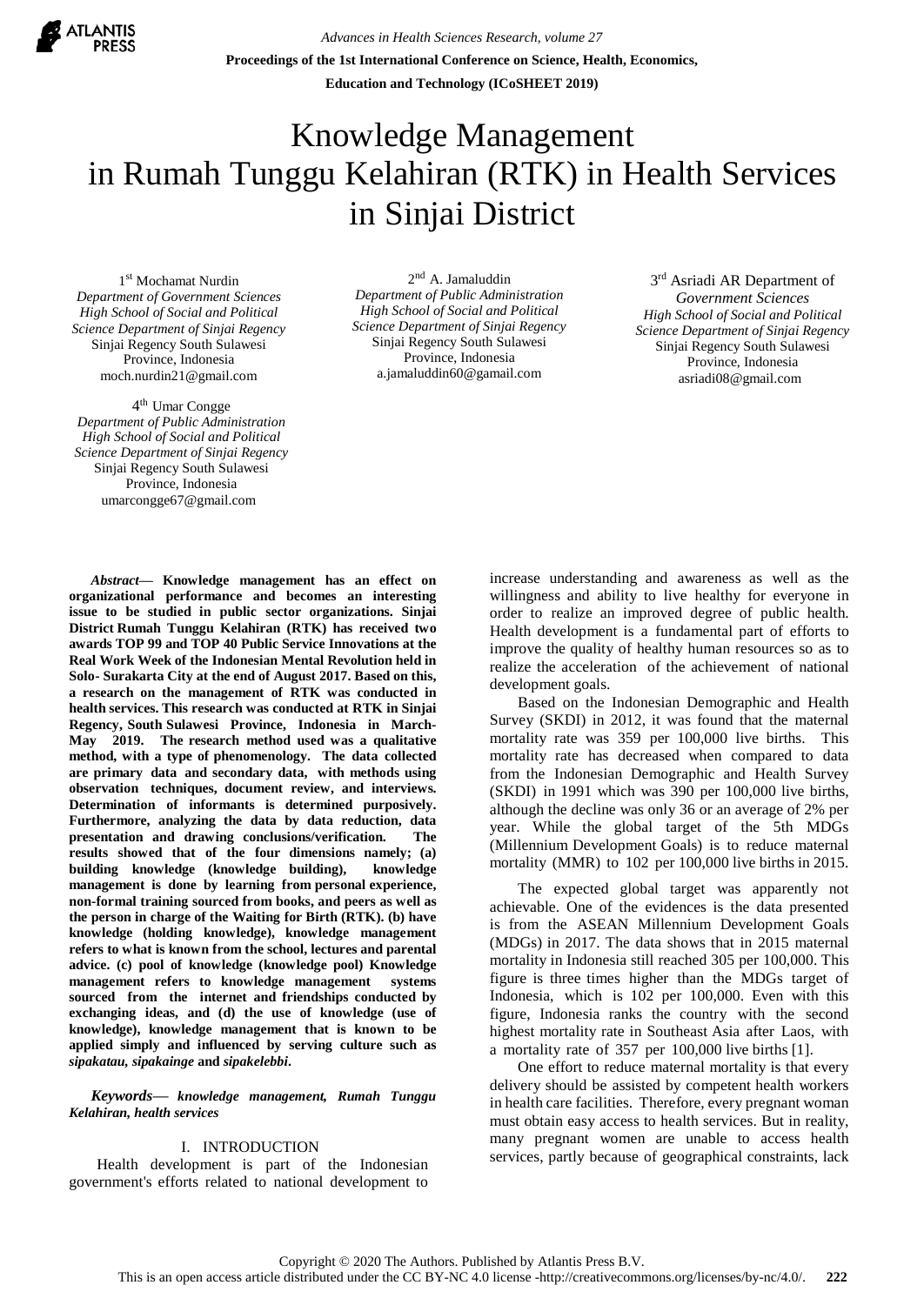

of health workers, a culture that is not supportive, or has no funds [2].

The research location is unique because the Rumah Tunggu Kelahiran (RTK) is a delivery waiting house for patients who live in the Nine Islands or islands where the distance from the district capital is 1 hour by using a speedboat or a motor boat with an outboard engine. To visit the Nine Islands and each island can only be crossed by sea and the distance of each village is very far apart. a community health vehicle that has been awarded the Top 99 Public Service Innovation and Top 40 in health services. Therefore, it is interesting to know the knowledge management of health workers at Rumah Tunggu Kelahiran (RTK) in providing services.

Based on the phenomena found, the focus of observation in this study is how knowledge management at Rumah Tunggu Kelahiran (RTK) in providing services. This is done because it realizes the importance of the strength of human resources with optimal performance so it is easy to adjust to change.

### II. METHODOLOGY

This research was conducted at Rumah Tunggu Kelahiran in Sinjai Regency, South Sulawesi Province, Indonesia in March to May 2019. The research method used was a qualitative method, with the type of phenomenological research that is by paying attention and examining the focus of the phenomenon to be studied, which looked at various subjective aspects from the behavior of the object of research (expressing symptoms or phenomena thoroughly and contextually)

Data collected in the form of primary data are the results of interviews to answer research problems and to supplement data obtained from these sources of information, then need to be supported by secondary data. Secondary data obtained are supporting data and information in this study in the form of documents that provide confirmation or sharpen the conclusions of the focus of the study. Furthermore, researchers conduct data mining by conducting in-depth interviews with objects or informants in the study, as well as making direct observations about how object of research.

After that, analyzing the data is done by basing on the assumptions of the answers to the research questions that have been made, through the stages in the form of research objectives to be achieved. In this case the process of data analysis activities includes a) the stage of data collection, b) reducing data to get the main themes that are considered to have relevance to the research problem, c) data assessment, which is carried out by categorizing primary data and secondary data with the recording system relevant, d) interpret the data, which is done by critically analyzing the data collected and finally comes to a conclusion. The next step is to formulate the results of the study so that the data obtained can be a conclusion, as an answer to the research question. This is in accordance [3], that in qualitative research data processing and analysis are inseparable activities. This can be seen in the stages of qualitative data analysis, namely data reduction, data presentation and drawing conclusions /verification.

## III. RESULTS AND DISCUSSION

## *A. Brief Overview of Sinjai Regency Rumah Tunggu Kelahiran*

Waiting house is a place or room that is near a health facility (hospital, health center, Poskesdes) that can be used as a temporary shelter for pregnant women and their companions (husband / cadre / shaman or family) for several days, while waiting for delivery to arrive and some days after delivery [4].

Sinjai District Rumah Tunggu Kelahiran (RTK) aims to bring access to health services for pregnant, childbirth, childbirth, and newborn babies so that the number of deliveries in health services increases and decreases complications in pregnant, childbirth and childbirth women and newborns especially residents of Pulau Sembilan [5].

This is in line with the statement of [6], that in order to increase the productivity of RTK public service innovation requires the role of individuals, organizational structure, and culture. Rumah Tunggu Kelahiran (RTK) of Sinjai Regency can be seen in the table of the number of patients waiting for birth in table 1 as follows:

| Year         | Amount<br><b>Bumil</b> | Amount<br><b>Bulin</b> | <b>Maternity on</b><br>The Island IX | <b>Bumil Risk Asked</b>  |                       | <b>Post-Wife Mother</b>  |                       | <b>Newborn Baby</b> |                    |
|--------------|------------------------|------------------------|--------------------------------------|--------------------------|-----------------------|--------------------------|-----------------------|---------------------|--------------------|
|              |                        |                        |                                      | Directly to<br><b>RS</b> | Through<br><b>RTK</b> | Directly to<br><b>RS</b> | Through<br><b>RTK</b> | <b>Go Home</b>      | Throug<br>h<br>DTL |
| 2014         | 163                    | 127                    | 111                                  | 12                       | $\mathbf{2}$          | 14                       | $\mathbf{2}$          | 14                  | $\mathbf{2}$       |
| 2015         | 162                    | 129                    | 112                                  | 6                        | 11                    | 14                       | 3                     | 14                  | 4                  |
| 2016         | 105                    | 61                     | 39                                   | 5                        | 20                    | 22                       | 0                     | 22                  | 0                  |
| 2017         | 142                    | 136                    | 34                                   | 5                        | 8                     | $\mathbf{0}$             | $\mathbf{0}$          | $\mathbf{0}$        | $\mathbf{0}$       |
| <b>AMOUN</b> | 572                    | 453                    | 296                                  | 28                       | 41                    | 50                       | 5                     | 50                  | n                  |

TABLE 1. NUMBER OF PATIENTS RUMAH TUNGGU KELAHIRAN (RTK) IN 2012-2017

**T** Source: Primary Data, RTK of Sinjai Regency (2019).

Based on the data in Table 1 shows that the number of patients served by the Maritime Rumah Tunggu Kelahiran consists of three types of patients namely; (a) maternal health services, (b) maternity services, and (c) newborn services. For health services for pregnant women, health workers are divided into groups (at most four groups) and each group consists of 2 officers who have the ability and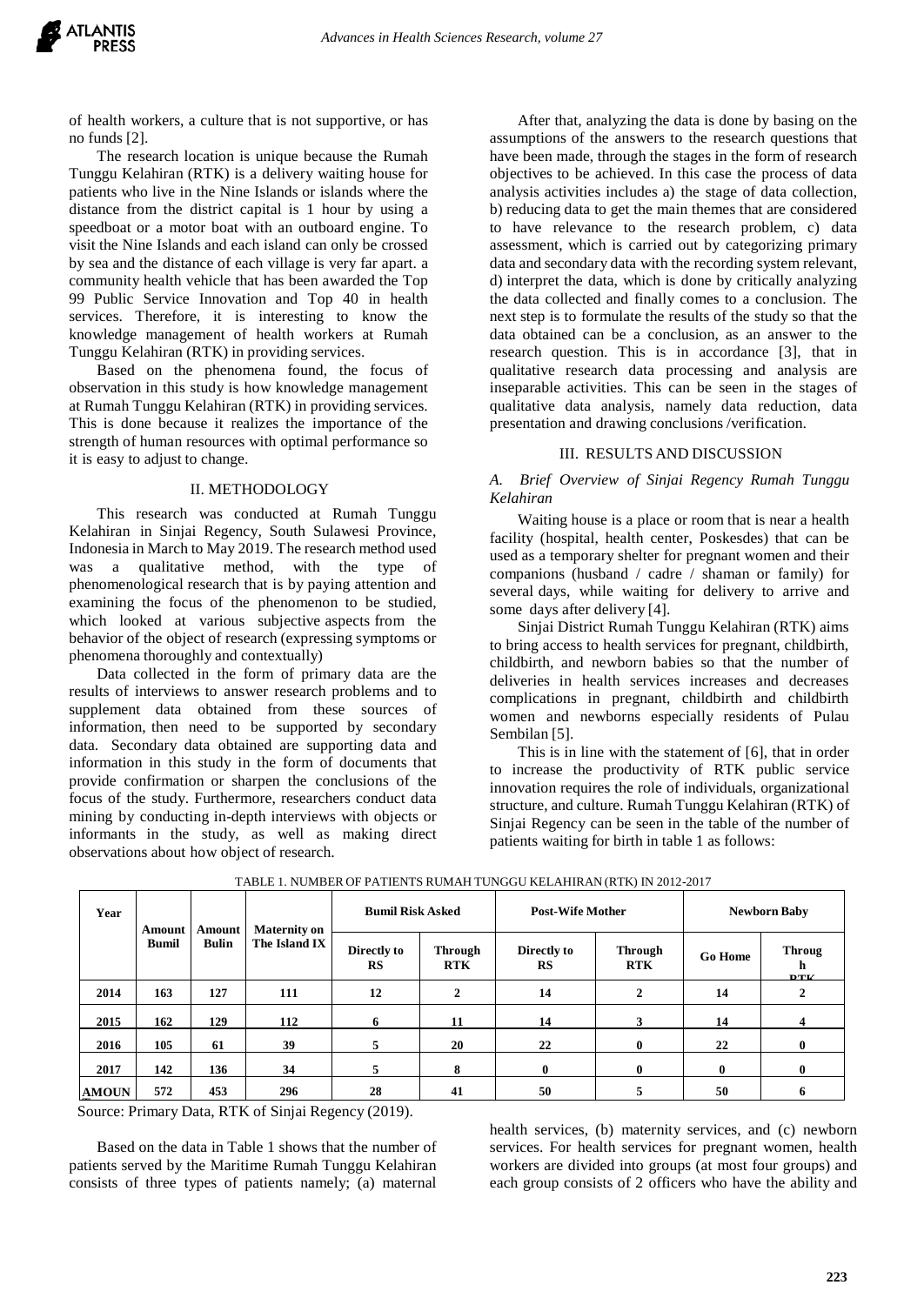expertise in providing care to pregnant women before giving birth. For each patient the service is given for 1 month or according to the patient's needs and is generally free of charge. Then for the service of mothers giving birth and baby care is done intensively from the preparation of childbirth to childbirth. Likewise, infant care is carried out by appointed officers according to a predetermined schedule. This care service for pregnant women and infants is carried out for a maximum of 1 month and there are even officers who visit the homes of newly born housewives if the mothers have just given birth and do not wish to be hospitalized. Thus, Rumah Tunggu Kelahiran in Sinjai District as a place of health care must apply the concept of knowledge management. Knowledge management will have a positive influence on health services for pregnant women, childbirth, postpartum, and newborn babies.

In this study, knowledge management is used in an organizational perspective, Wiig Knowledge Management (KM) which is used to develop the quality of knowledge in achieving high performance which includes:

- 1. Build Knowledge (BK)
- 2. Hold Knowledge (HK)
- 3. Pool (Gathering) Knowledge (PK)
- 4. Use Knowledge (UK)

Based on the strength of the contract, the Wiig Knowledge Management (KM) approach can be involved into creation, source, compilation, transformation, dissemination, application and realization of values [7].

Knowledge management is not only useful for public service organizations but also companies. This is in line with [8], that some of the benefits of knowledge management for companies include: (1) Time and cost savings; with a well-structured source of knowledge, it will be easy for companies to use this knowledge for other contexts, so the company will be able to save time and costs. (2) Increase in knowledge assets; The source of knowledge will provide convenience for each employee to utilize it, so that the process of utilizing knowledge in the company environment will improve, which in turn will drive the creativity and innovation process more broadly and each employee can increase his competence. (3) Adaptability; The company will be able to easily adapt to changes in the business environment that occur. (4) Increasing productivity; Existing knowledge can be reused for processes or products to be developed, so that the productivity of the company will increase.

# *B. Knowledge Management of RTK Officers in Providing Services*

Knowledge management can be defined as an activity to plan, collect and organize, lead and control data and information that is owned by a company which is then combined with various thoughts and analyzes from various competent sources [9].

Knowledge Management is a systematic process for finding, selecting, organizing, abstracting and presenting knowledge in certain ways, so that workers are able to utilize and improve knowledge acquisition in a specific field of study, for later there is an

institutionalization process so that the knowledge created becomes company knowledge [10].

Identified the main purpose of knowledge management as an effort "to make a company act intellectually by facilitating its creation by channeling quality knowledge". Wiig's knowledge management cycle explains how knowledge is built and used by individuals or organizations. There are four stages in this cycle, namely: (1) Build Knowledge, (2) Hold Knowledge, (3) Pool (Collect) Knowledge, (4) Use Knowledge [11].

## *1. Building Knowledge (building knowledge)*

Knowledge is the result of human sensing, or the result of knowing someone about objects through their senses (eyes, nose, ears, and so on). Most of one's knowledge is obtained through the sense of hearing, and sense of sight [12]. The basic assumption of learning is how to interpret as an active process in building knowledge or constructing meaning. The process of building meaning is carried out continuously (throughout life). The meaning of learning is based on a constructivist view. Contructivism is a view of how a person learns, which explains how humans build their understanding and knowledge of the world around them through the recognition of the surrounding objects that are reflected through their experiences. When we discover something new, we reconstruct it. With our initial ideas and experiences, so the possibility of that knowledge changes our beliefs or is new information that is ignored because it is something that is not relevant to the initial idea [13].

Knowledge factors that are considered as supporting organizational goals are expected to be able to provide positive change for the company, because the implementation of duties and obligations is in accordance with the responsibilities of employees in their respective fields [14]. Furthermore, building knowledge leads to activities ranging from market share research, surveys, competitor knowledge, and data mining applications. Building knowledge rests on five activities: (1) gaining knowledge, (2) knowledge analysis, (3) rebuilding / combining knowledge, (4) organizing knowledge based on systems, (5) organizing knowledge [11].

Rumah Tunggu Kelahiran (RTK) in Sinjai District in the application of knowledge management in the building knowledge dimension has been carried out with efforts to learn from personal experience, non-formal training sourced from books, and peers and the person in charge of Rumah Tunggu Kelahiran (RTK). This is in line with [15], in general the implementation of public services in the form of RTK innovations has valid and accurate sources of information so that the implementation of health services is fast and does not require a long waiting time.

# *2. Having Knowledge (holding knowledge)*

Holding knowledge consists of remembering, gathering knowledge in a repository, embedding knowledge in a repository, and archiving knowledge. Since knowledge means that an individual has stored an object of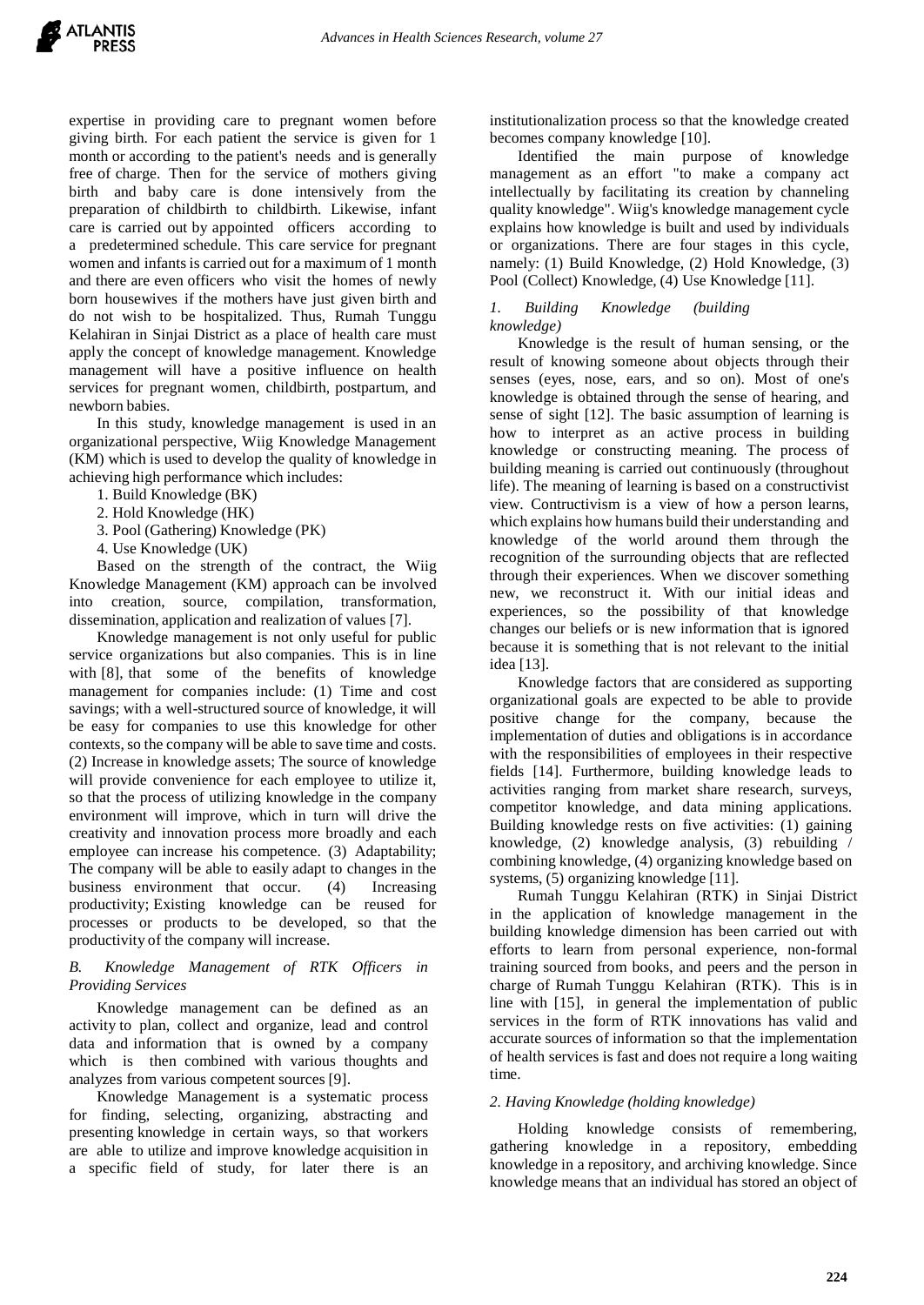knowledge (ie knowledge that has been internalized or understood by a particular individual), gathering knowledge in a repository means that knowledge has been stored computerized which allows it to be used by organizational memory. Implanting knowledge consists of ensuring that it is part of business procedures (for example, added to manual procedures or training courses) [11].

Factors influencing a person's level of knowledge include: (1) Education; the higher the level of one's education, the easier it is to receive information so the more knowledge he has. Conversely, a lack of education will hinder the development of one's attitude towards new values that are introduced. Something that someone has experienced will increase knowledge about something that is non formal. (2) Sources of information; people who have many sources of information will have more knowledge. (3) Environment; in the environment a person will gain experience which will affect the way of thinking, where a person will learn good things and also bad things depending on the nature of the group. (4) Social Economy; low socioeconomic level causes limited costs for education, so that knowledge is also low. (5) Age; increasing a person's age can affect the increase in knowledge gained, but at certain ages (old age) the ability to accept or remember something knowledge will decrease [12].

Rumah Tunggu Kelahiran (RTK) in Sinjai Regency in the application of knowledge management in the holding knowledge dimension refers to what is known from schools, lectures and parental advice. This is in line with [12], the scope of education consists of informal, non-formal and formal education. Informal education is education that is obtained by someone at home in a family environment. Non-formal education includes a variety of special businesses organized in an organized manner. While formal education is education that has a particular form or organization such as those found in schools or universities. Next [15], the individual's interest or need to innovate in the workplace is determined by the support received from the organizational environment where the individual is.

# *3. Collection of Knowledge (pool knowledge)*

Knowledge is collected with the aim of answering the problems of daily life faced by humans. The systematic features of science show that science is a variety of information and data that are arranged as a collection of knowledge that has an ordered interdependence (orderly relationship) [16]. Furthermore [17], personal knowledge is the knowledge acquired by employees in the form of experience, both from daily events or from other sources.

There are three processes that are carried out in the implementation of knowledge management to be ableto improve employee performance. The process is knowledge creation, knowledge sharing, and implementation. Knowledge creation is the formation of knowledge in the company. Knowledge sharing is sharing knowledge already owned by employees to avoid knowledge loss. And the last implementation is how to apply the knowledge that has been obtained by employees that can simplify the duties and responsibilities[14].

Rumah Tunggu Kelahiran (RTK) in Sinjai Regency in the application of knowledge management in the pool of knowledge (pool knowledge) dimensions refers to the knowledge management system sourced from the internet and friendships conducted by exchanging ideas. This is in line with the statement of [18], one way of knowledge conversion is socialization. This socialization is used to emphasize the importance of joint activities between knowledge sources and knowledge recipients in the process of tacit knowledge conversion. Because tacit knowledge is highly influenced by the context and is very difficult to be formalized, to transmit tacit knowledge from one individual to another requires experience that is formed through joint activities, such as being together in one place, spending time together, or living in the same environment. To achieve good performance levels, efforts are made to improve employee performance by applying knowledge management to the daily work culture in the form of knowledge sharing, which is routinely held every week at each unit. This is very effective because it can reduce the miss communication in doing work. It is also done by utilizing technology through social media so that employees also often use it to exchange information about work [14]. Furthermore [15], the information provided can be in the form of information, statements, ideas, and signs that contain values, meanings and messages, both data, facts and explanations that can be seen and heard in various packaging and format in accordance with the development of electronic and non- electronic information and communication technology.

# *4. Use of Knowledge (use knowledge)*

Knowledge management can be used for individual employees, communities of practice, and their own organizations [11]. Each provides benefits, namely: (1) For individuals; help individuals in their work and save time for better decision making and problem solving, build community ties in organizations, help keep individuals up to date, provide challenges and opportunities to contribute. (2) For the practice community; develop professional skills, provide teaching and learning processes, better facilities in the network and collaborate to develop a code of ethics that can be obeyed by members, develop common language. (3) As for the organization; help execute strategies, solve problems quickly, carry out best practices, increase knowledge in products and services, gather ideas and increase opportunities for innovation, enable organizations to advance in competition, build organizational memories.

Rumah Tunggu Kelahiran (RTK) in Sinjai Regency in the application of knowledge management in the use of knowledge dimension is applied simply and influenced by serving culture such as sipakatau, sipakainge and sipakelebbi. For the use of the knowledge they have, the health workers in RTK help one another and provide information for what they know themselves, they support each other in carrying out their work. This is in line with [19], personal knowledge is unique because no one has the exact same knowledge. Individual knowledge is formed by formal and non-formal education that he gets. For example: life experiences, habits or cultural heritage formed from his family, or the influence of the environment in which he